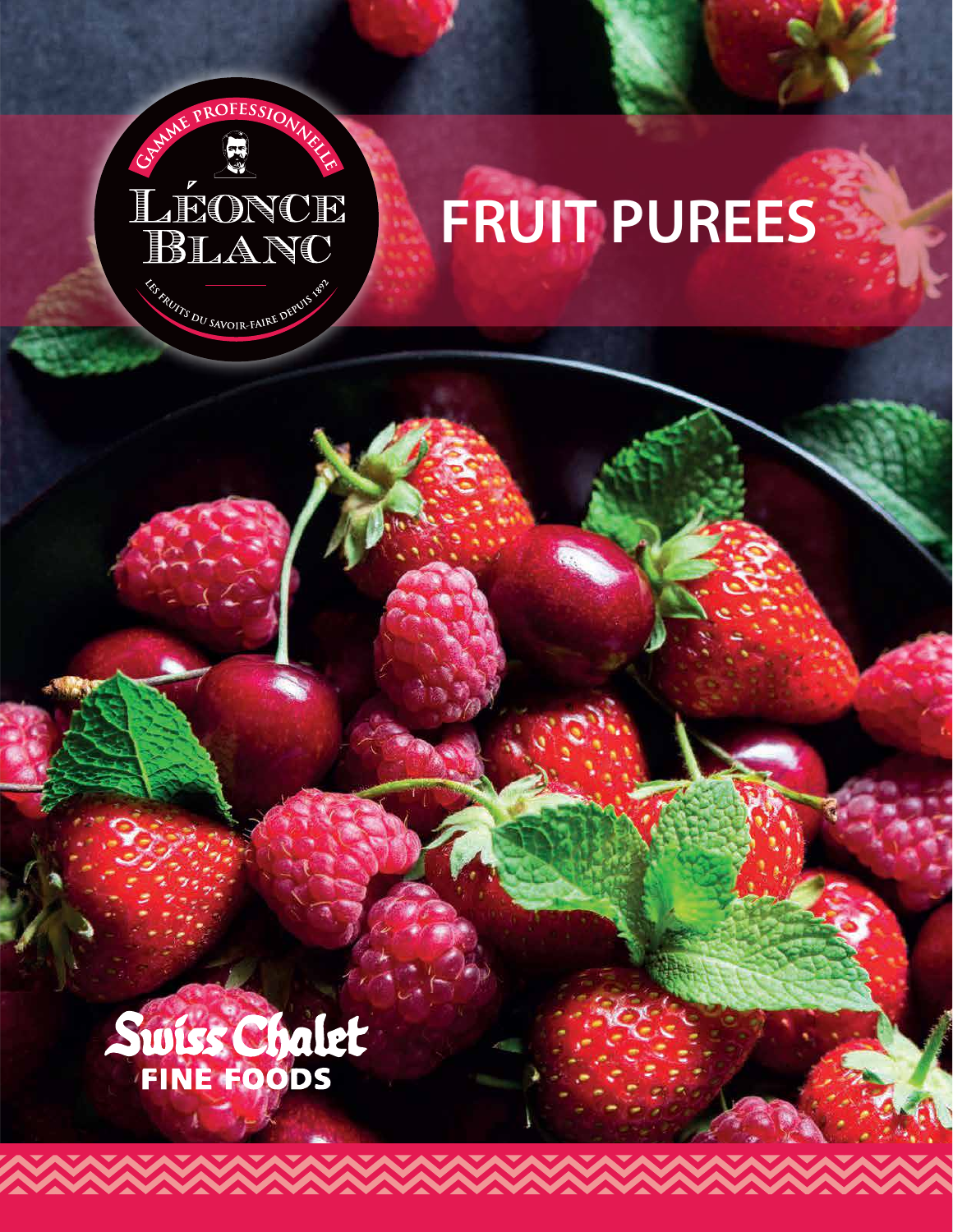



## **A selection of the best varieties of fruit, proof of the quality of our recipes**

**To develop each Léonce Blanc recipe, fruit varieties are tested in our laboratory by our experts before selecting the fruit with the best original qualities: a rich profile and strong capacity for preservation.**

**We select the varieties from areas that produce the best fruits, from distant exotic regions like South America for passion fruit, to closer to home with pears, peaches and apricots from the Rhone Valley, France.**





## **Ripeness at the heart of our selection process**

**It's because ripeness is essential to guarantee all the qualities of the purees, that we control and validate the natural sugar content of the fruit, upon selection and delivery.** 

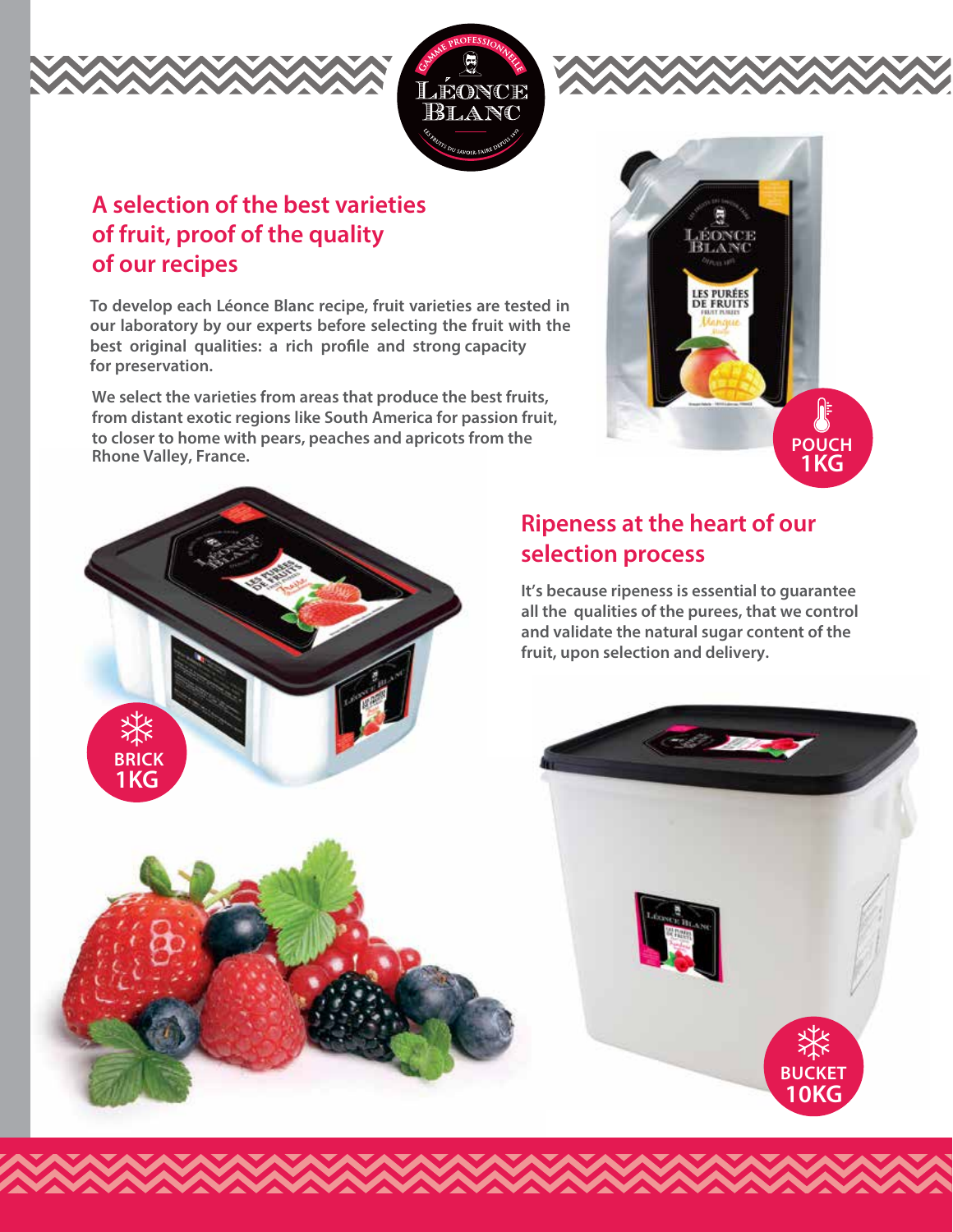





|                       | F                                     |                     |                              |
|-----------------------|---------------------------------------|---------------------|------------------------------|
|                       | <b>AMBIENT</b><br><b>POUCH</b><br>1KG | <b>BRICK</b><br>1KG | <b>BUCKET</b><br><b>10KG</b> |
| <b>Banana</b>         |                                       | <b>ITEM 81006</b>   |                              |
| <b>Coconut</b>        |                                       | <b>ITEM 81010</b>   | <b>ITEM 87710</b>            |
| <b>Strawberry</b>     | <b>ITEM 81013</b>                     | <b>ITEM 881110</b>  | <b>ITEM 87800</b>            |
| <b>Raspberry</b>      | <b>ITEM 81015</b>                     | <b>ITEM 81009</b>   | <b>ITEM 87910</b>            |
| <b>Sour Cherry</b>    |                                       | <b>ITEM 81710</b>   |                              |
| <b>Mango</b>          | <b>ITEM 81016</b>                     | <b>ITEM 81007</b>   | <b>ITEM 88310</b>            |
| <b>Blackberry</b>     |                                       | <b>ITEM 81005</b>   |                              |
| <b>Blood Orange</b>   | <b>ITEM 81050</b>                     | <b>ITEM 82910</b>   |                              |
| <b>Passion Fruit</b>  | <b>ITEM 81014</b>                     | <b>ITEM 81011</b>   | <b>ITEM 88610</b>            |
| <b>White Peach</b>    | <b>ITEM 81012</b>                     | <b>ITEM 883310</b>  |                              |
| <b>William's Pear</b> |                                       | <b>ITEM 81008</b>   |                              |

## **Traditional Processing that respects the qualities of fruit**

Once selected, the best fruits are prepared according to traditional method. They are refined taking into account their texture natural profile, to extract all the qualities, then blended with the suitable amount of sugar.

**Beside the Léonce Blanc process includes proper requirements linked to each storage characteristics, to preserve fruit and puree qualities.**

Ambiant purees deal with a specific cooling process after preparation, so that fruit genuine qualities **are preserved, especially in terms of color and taste intensity.**